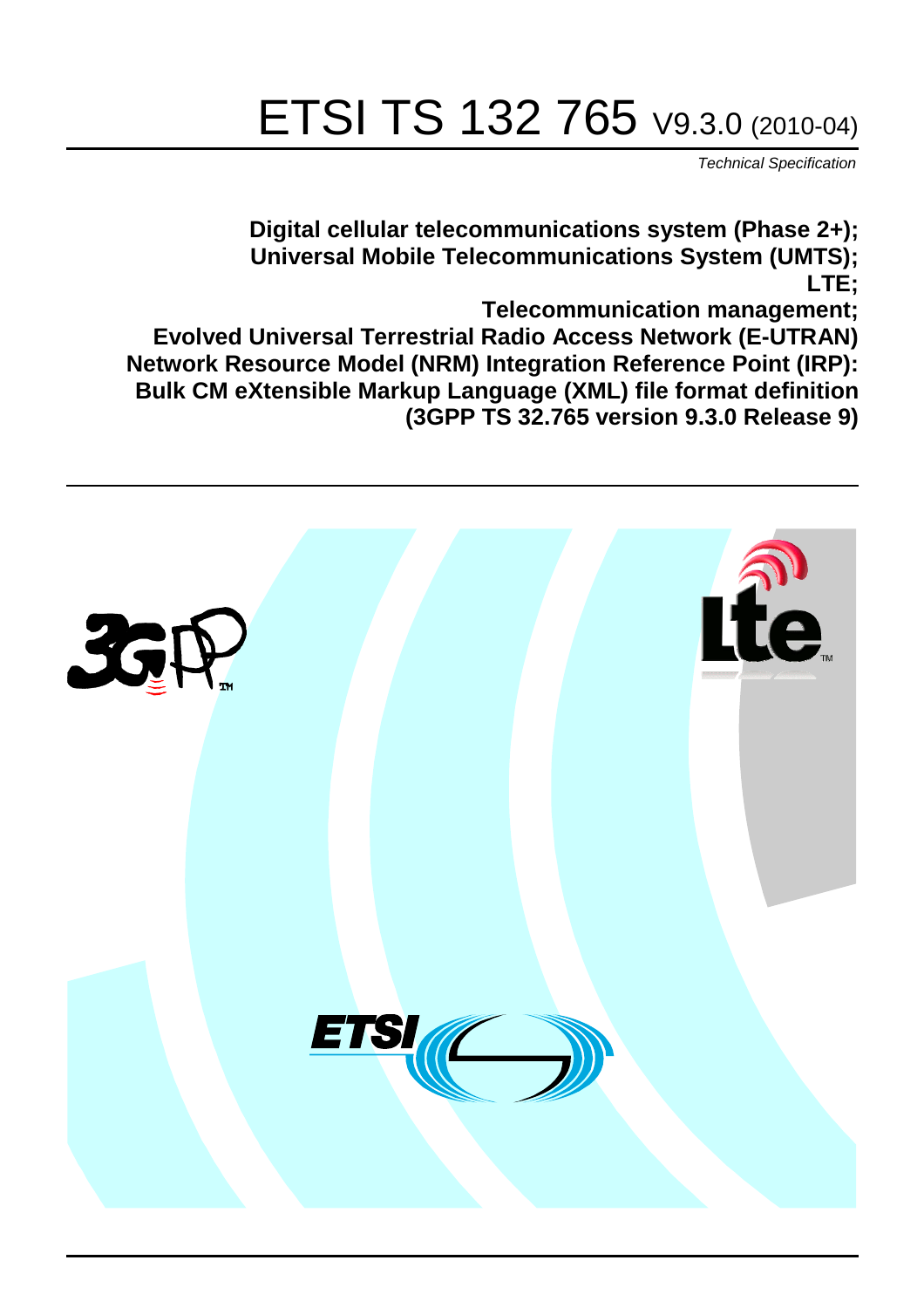Reference RTS/TSGS-0532765v930

Keywords

GSM, LTE, UMTS

#### *ETSI*

#### 650 Route des Lucioles F-06921 Sophia Antipolis Cedex - FRANCE

Tel.: +33 4 92 94 42 00 Fax: +33 4 93 65 47 16

Siret N° 348 623 562 00017 - NAF 742 C Association à but non lucratif enregistrée à la Sous-Préfecture de Grasse (06) N° 7803/88

#### *Important notice*

Individual copies of the present document can be downloaded from: [http://www.etsi.org](http://www.etsi.org/)

The present document may be made available in more than one electronic version or in print. In any case of existing or perceived difference in contents between such versions, the reference version is the Portable Document Format (PDF). In case of dispute, the reference shall be the printing on ETSI printers of the PDF version kept on a specific network drive within ETSI Secretariat.

Users of the present document should be aware that the document may be subject to revision or change of status. Information on the current status of this and other ETSI documents is available at <http://portal.etsi.org/tb/status/status.asp>

If you find errors in the present document, please send your comment to one of the following services: [http://portal.etsi.org/chaircor/ETSI\\_support.asp](http://portal.etsi.org/chaircor/ETSI_support.asp)

#### *Copyright Notification*

No part may be reproduced except as authorized by written permission. The copyright and the foregoing restriction extend to reproduction in all media.

> © European Telecommunications Standards Institute 2010. All rights reserved.

**DECT**TM, **PLUGTESTS**TM, **UMTS**TM, **TIPHON**TM, the TIPHON logo and the ETSI logo are Trade Marks of ETSI registered for the benefit of its Members.

**3GPP**TM is a Trade Mark of ETSI registered for the benefit of its Members and of the 3GPP Organizational Partners. **LTE**™ is a Trade Mark of ETSI currently being registered

for the benefit of its Members and of the 3GPP Organizational Partners.

**GSM**® and the GSM logo are Trade Marks registered and owned by the GSM Association.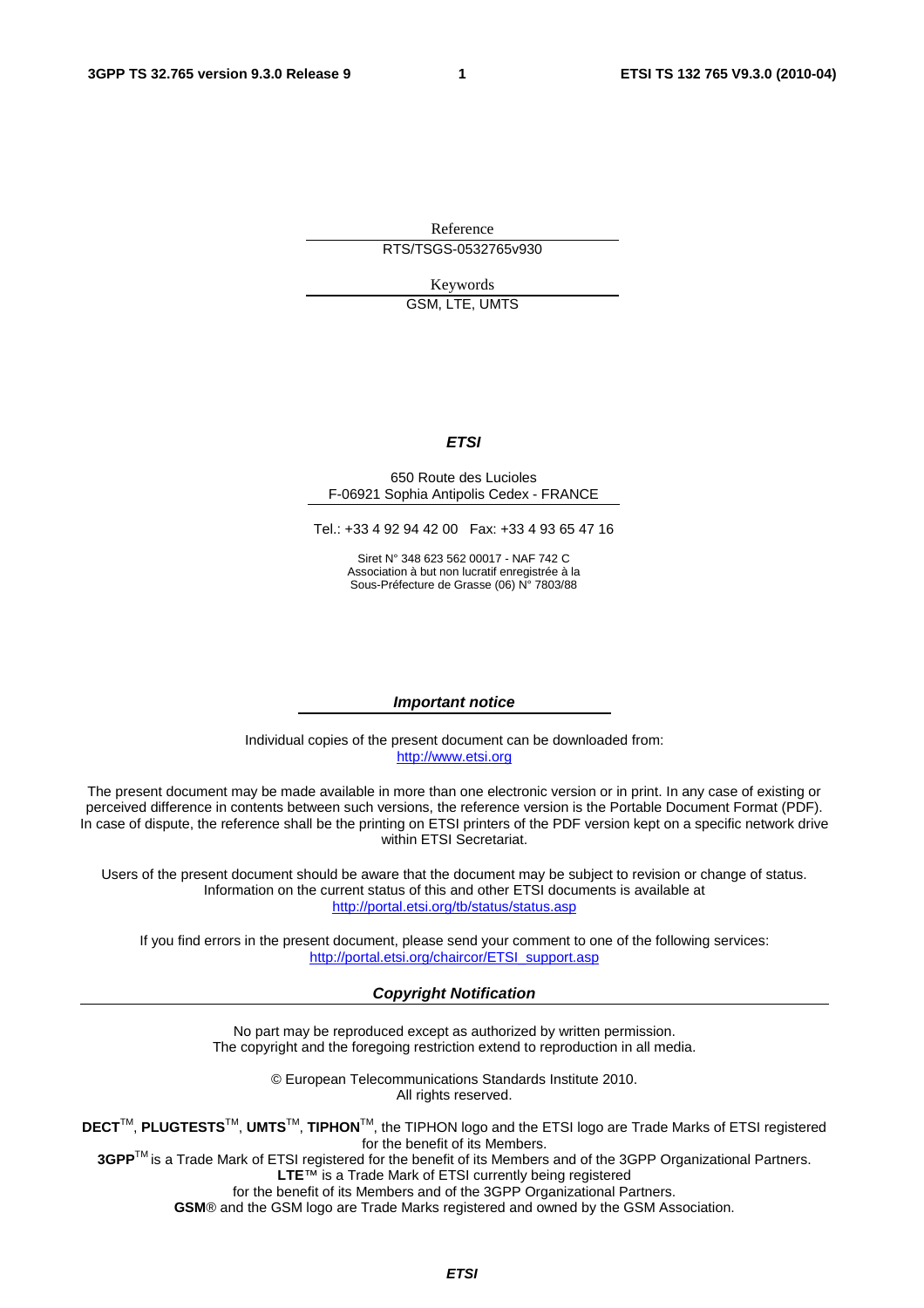### Intellectual Property Rights

IPRs essential or potentially essential to the present document may have been declared to ETSI. The information pertaining to these essential IPRs, if any, is publicly available for **ETSI members and non-members**, and can be found in ETSI SR 000 314: *"Intellectual Property Rights (IPRs); Essential, or potentially Essential, IPRs notified to ETSI in respect of ETSI standards"*, which is available from the ETSI Secretariat. Latest updates are available on the ETSI Web server ([http://webapp.etsi.org/IPR/home.asp\)](http://webapp.etsi.org/IPR/home.asp).

Pursuant to the ETSI IPR Policy, no investigation, including IPR searches, has been carried out by ETSI. No guarantee can be given as to the existence of other IPRs not referenced in ETSI SR 000 314 (or the updates on the ETSI Web server) which are, or may be, or may become, essential to the present document.

### Foreword

This Technical Specification (TS) has been produced by ETSI 3rd Generation Partnership Project (3GPP).

The present document may refer to technical specifications or reports using their 3GPP identities, UMTS identities or GSM identities. These should be interpreted as being references to the corresponding ETSI deliverables.

The cross reference between GSM, UMTS, 3GPP and ETSI identities can be found under [http://webapp.etsi.org/key/queryform.asp.](http://webapp.etsi.org/key/queryform.asp)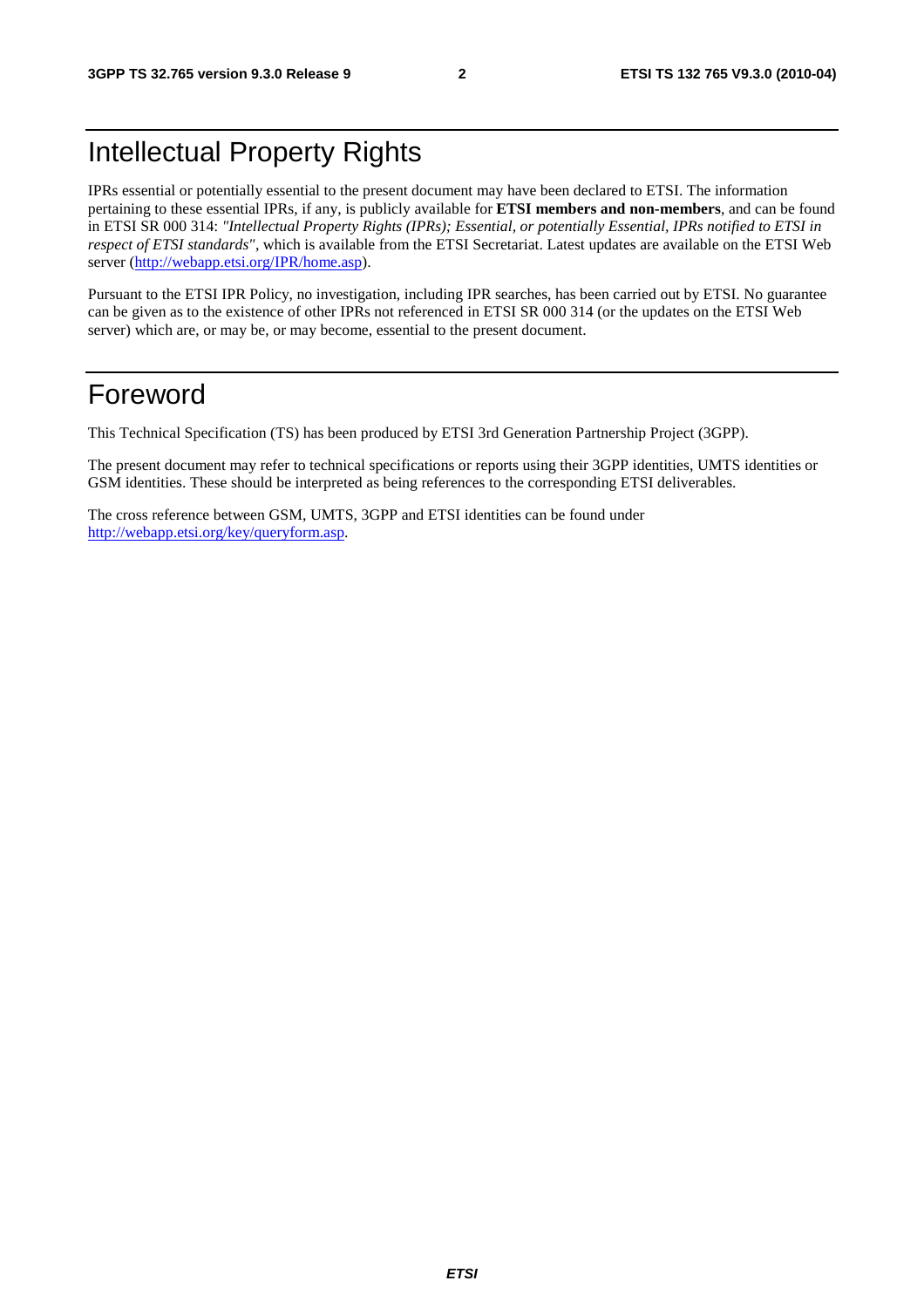$\mathbf{3}$ 

### Contents

| 1                             |                               |  |  |  |
|-------------------------------|-------------------------------|--|--|--|
| 2                             |                               |  |  |  |
| 3<br>3.1<br>3.2<br>3.3        |                               |  |  |  |
| 4                             |                               |  |  |  |
| $5\overline{)}$<br>5.1<br>5.2 |                               |  |  |  |
|                               | <b>Annex A (normative):</b>   |  |  |  |
|                               | <b>Annex B</b> (informative): |  |  |  |
| <b>Annex C</b> (informative): |                               |  |  |  |
|                               |                               |  |  |  |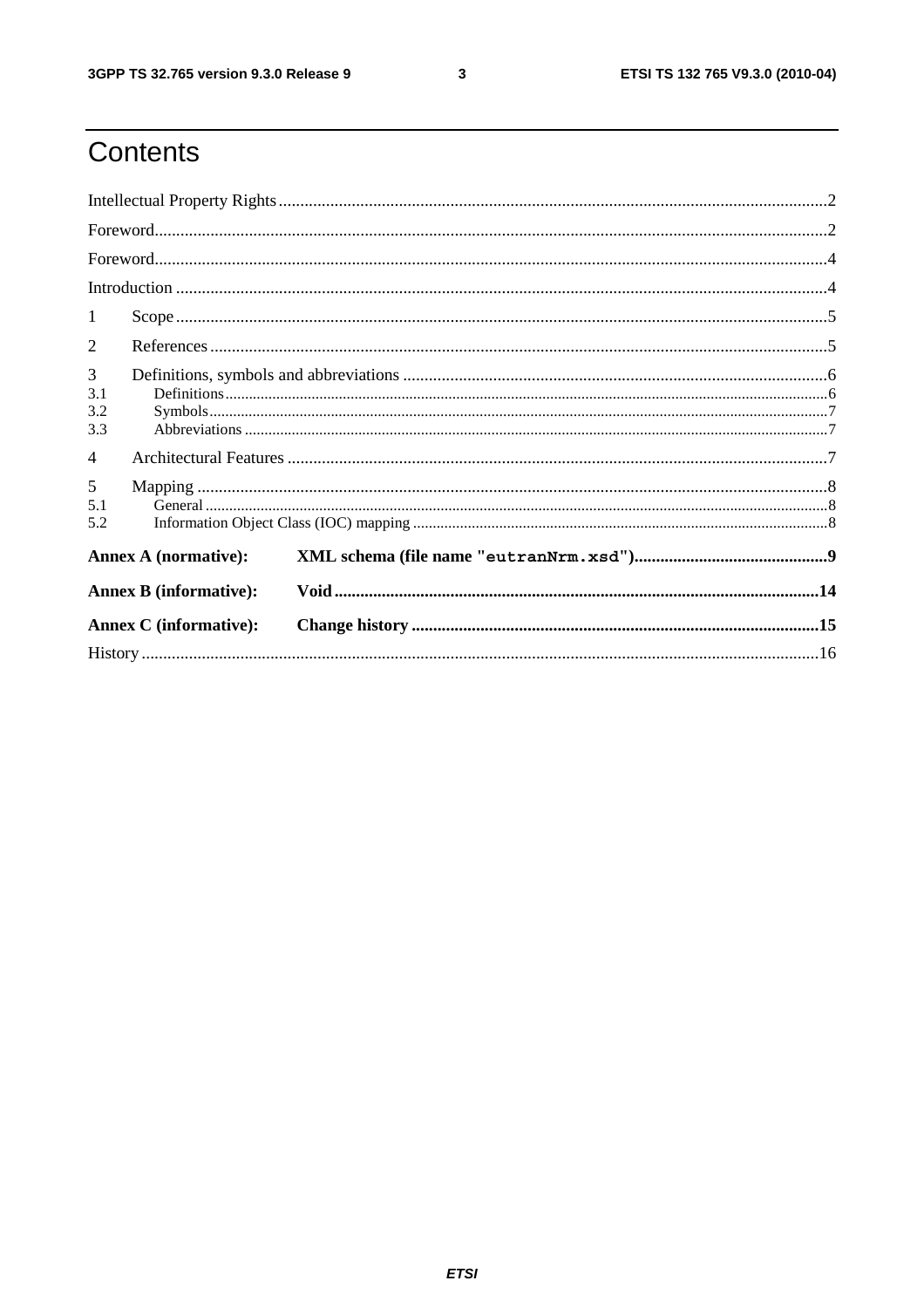### Foreword

This Technical Specification has been produced by the 3<sup>rd</sup> Generation Partnership Project (3GPP).

The contents of the present document are subject to continuing work within the TSG and may change following formal TSG approval. Should the TSG modify the contents of the present document, it will be re-released by the TSG with an identifying change of release date and an increase in version number as follows:

Version x.y.z

where:

- x the first digit:
	- 1 presented to TSG for information;
	- 2 presented to TSG for approval;
	- 3 or greater indicates TSG approved document under change control.
- y the second digit is incremented for all changes of substance, i.e. technical enhancements, corrections, updates, etc.
- z the third digit is incremented when editorial only changes have been incorporated in the document.

### Introduction

The present document is part of a TS-family covering the 3<sup>rd</sup> Generation Partnership Project; Technical Specification Group Services and System Aspects; Telecommunication management; as identified below:

| TS 32.765 | Evolved Universal Terrestrial Radio Access Network (E-UTRAN) Network Resource Model<br>(NRM) Integration Reference Point (IRP): eXtensible Markup Language (XML) definitions                           |
|-----------|--------------------------------------------------------------------------------------------------------------------------------------------------------------------------------------------------------|
| TS 32.763 | Evolved Universal Terrestrial Radio Access Network (E-UTRAN) Network Resource Model<br>(NRM) Integration Reference Point (IRP): Common Object Request Broker Architecture<br>(CORBA) Solution Set (SS) |
| TS 32.762 | Evolved Universal Terrestrial Radio Access Network (E-UTRAN) Network Resource Model<br>(NRM) Integration Reference Point (IRP): Information Service (IS)                                               |
| TS 32.761 | Evolved Universal Terrestrial Radio Access Network (E-UTRAN) Network Resource Model<br>(NRM) Integration Reference Point (IRP): Requirements                                                           |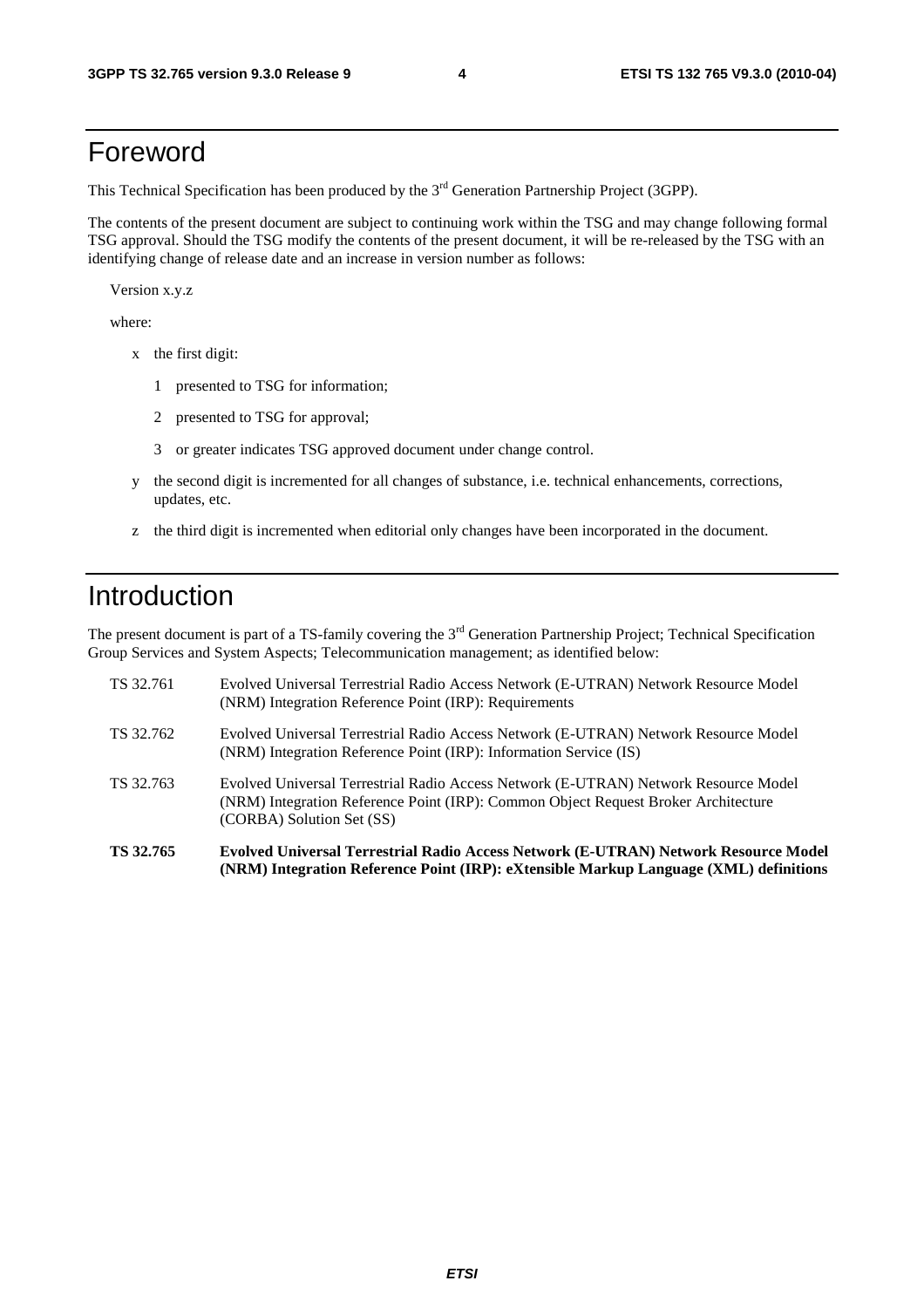### 1 Scope

The present document provides the XML definitions for the E-UTRAN Network Resource Model IRP IS [2].

An application of these XML definitions is to build a configuration file for transfer with the Bulk CM IRP using either CORBA Solution Set of 3GPP TS 32.613 [3] or the SOAP Solution Set of 3GPP TS 32.617 [5]. For this application, the basic part of the XML file format definition is provided by 3GPP TS 32.615 [4].

Other applications of these XML definitions are the SOAP solution sets of other IRPs that perform operations on managed objects, for example the Basic CM IRP SOAP SS of 3GPP TS 32.607 [6].

This specification is related to 3GPP TS 32.762 V9.3.X.

### 2 References

The following documents contain provisions which, through reference in this text, constitute provisions of the present document.

- References are either specific (identified by date of publication, edition number, version number, etc.) or non-specific.
- For a specific reference, subsequent revisions do not apply.
- For a non-specific reference, the latest version applies. In the case of a reference to a 3GPP document (including a GSM document), a non-specific reference implicitly refers to the latest version of that document *in the same Release as the present document*.
- [1] 3GPP TS 21.905: 'Vocabulary for 3GPP Specifications'.
- [2] 3GPP TS 32.762: " Telecommunications management; Evolved Universal Terrestrial Radio Access Network (E-UTRAN) Network Resource Model (NRM) Integration Reference Point (IRP): Information Service (IS)".
- [3] 3GPP TS 32.613: "Telecommunication management; Configuration Management (CM); Bulk CM Integration Reference Point (IRP); Common Object Request Broker Architecture (CORBA) Solution Set (SS)".
- [4] 3GPP TS 32.615: "Telecommunication management; Configuration Management (CM); Bulk CM Integration Reference Point (IRP); eXtensible Markup Language (XML) file format definition".
- [5] 3GPP TS 32.617: "Telecommunication management; Configuration Management (CM); Bulk CM Integration Reference Point (IRP); SOAP Solution Set (SS)".
- [6] 3GPP TS 32.607: "Telecommunication management; Configuration Management (CM); Basic CM Integration Reference Point (IRP); SOAP Solution Set (SS)".
- [7] W3C REC-xml-20001006: "Extensible Markup Language (XML) 1.0 (Second Edition)".
- [8] W3C REC-xmlschema-0-20010502: "XML Schema Part 0: Primer".
- [9] W3C REC-xmlschema-1-20010502: "XML Schema Part 1: Structures'.
- [10] W3C REC-xmlschema-2-20010502: "XML Schema Part 2: Datatypes'.
- [11] W3C REC-xml-names-19990114: "Namespaces in XML".
- [12] 3GPP TS 32.300: "Telecommunication management; Configuration Management (CM); Name convention for Managed Objects".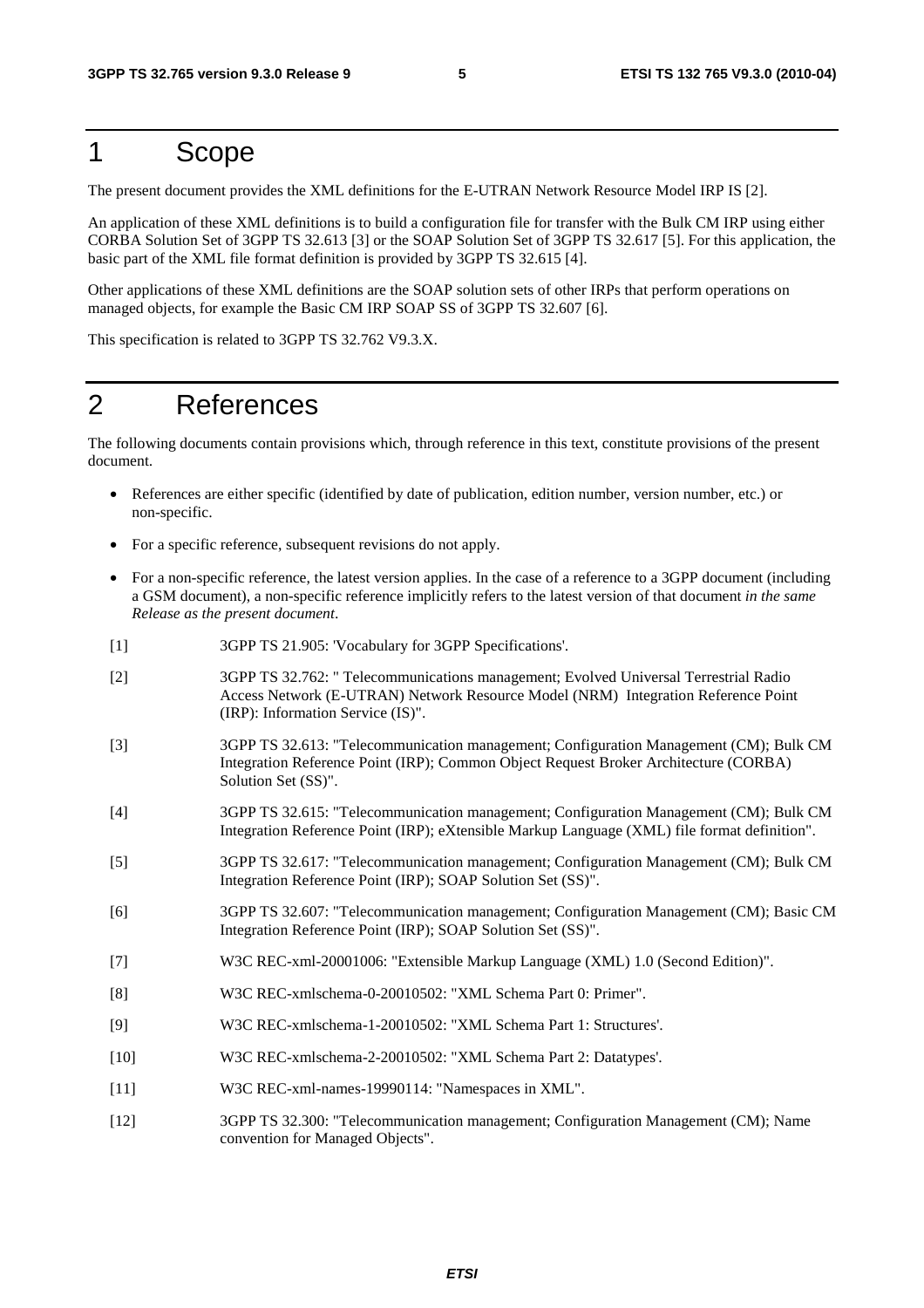### 3 Definitions, symbols and abbreviations

#### 3.1 Definitions

For the purposes of the present document, the terms and definitions given in TR 21.905 [1] and the following apply. A term defined in the present document takes precedence over the definition of the same term, if any, in TR 21.905 [1].

**XML file:** file containing an XML document

**XML document:** composed of the succession of an optional XML declaration followed by a root XML element

NOTE: See [7]; in the scope of the present document.

**XML declaration:** it specifies the version of XML being used

NOTE: See [7].

**XML element:** has a type, is identified by a name, may have a set of XML attribute specifications and is either composed of the succession of an XML start-tag followed by the XML content of the XML element followed by an XML end-tag, or composed simply of an XML empty-element tag; each XML element may contain other XML elements

NOTE: See [7].

**empty XML element:** having an empty XML content; an empty XML element still possibly has a set of XML attribute specifications; an empty XML element is either composed of the succession of an XML start-tag directly followed by an XML end-tag, or composed simply of an XML empty-element tag

NOTE: See [7].

**XML content (of an XML element):** empty if the XML element is simply composed of an XML empty-element tag; otherwise the part, possibly empty, of the XML element between its XML start-tag and its XML end-tag

**XML start-tag:** the beginning of a non-empty XML element is marked by an XML start-tag containing the name and the set of XML attribute specifications of the XML element

NOTE: See [7].

**XML end-tag:** the end of a non-empty XML element is marked by an XML end-tag containing the name of the XML element

NOTE: See [7].

**XML empty-element tag:** composed simply of an empty-element tag containing the name and the set of XML attribute specifications of the XML element

NOTE: See [7].

**XML attribute specification:** has a name and a value

NOTE: See [7].

**DTD:** defines structure and content constraints to be respected by an XML document to be valid with regard to this **DTD** 

NOTE: See [7].

**XML schema:** more powerful than a DTD, an XML schema defines structure and content constraints to be respected by an XML document to conform with this XML schema; through the use of XML namespaces several XML schemas can be used together by a single XML document; an XML schema is itself also an XML document that shall conform with the XML schema for XML schemas

NOTE: See [8], [9] and [10].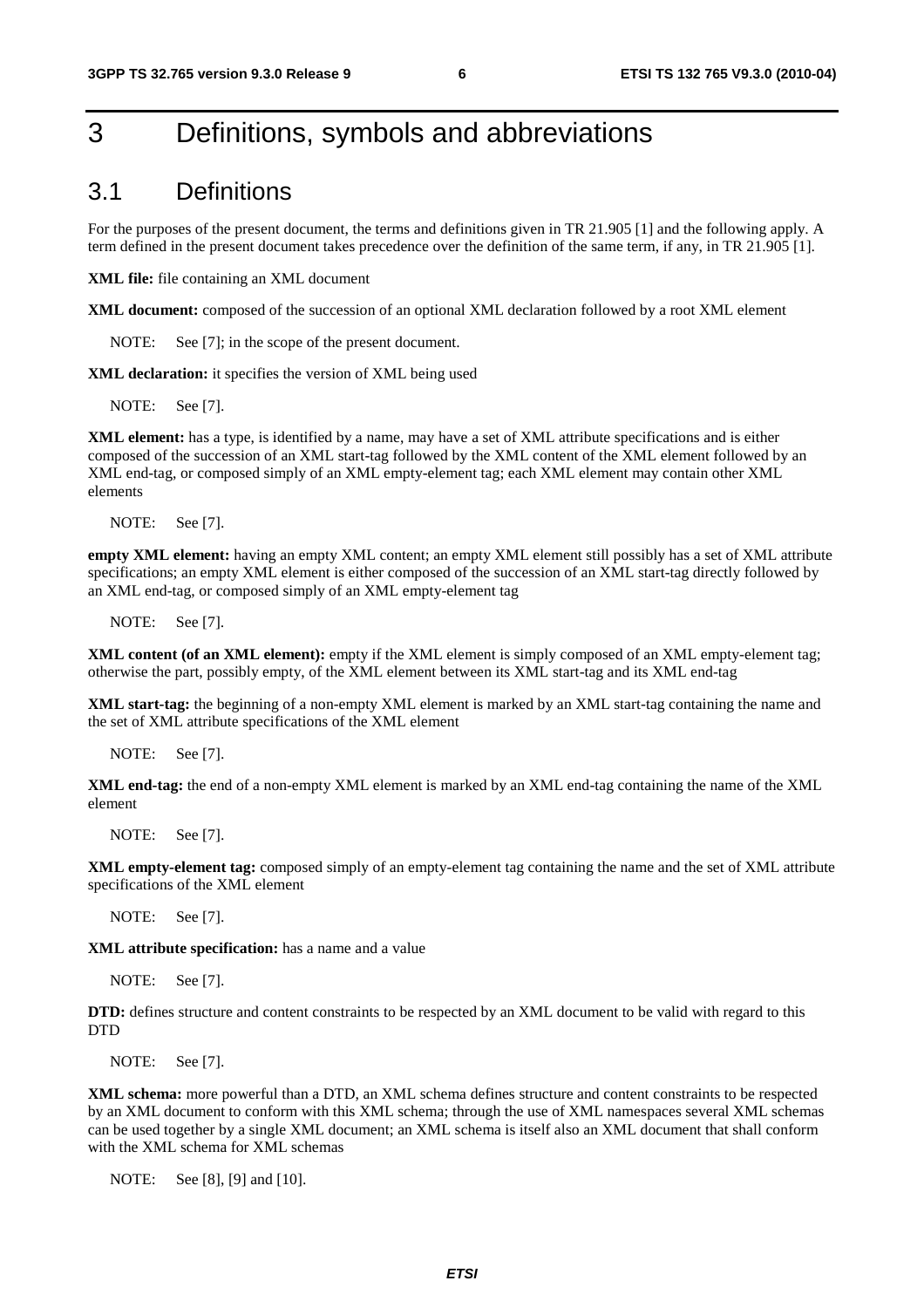**XML namespace:** enables qualifying element and attribute names used in XML documents by associating them with namespaces identified by different XML schemas

NOTE: See [11], in the scope of the present document.

**XML complex type:** defined in an XML schema; cannot be directly used in an XML document; can be the concrete type or the derivation base type for an XML element type or for another XML complex type; ultimately defines constraints for an XML element on its XML attribute specifications and/or its XML content

NOTE: See [8], [9] and [10].

**XML element type:** declared by an XML schema; can be directly used in an XML document; as the concrete type of an XML element, directly or indirectly defines constraints on its XML attribute specifications and/or its XML content; can also be the concrete type or the derivation base type for another XML element type

NOTE: See [8], [9] and [10].

### 3.2 Symbols

-

### 3.3 Abbreviations

For the purposes of the present document, the abbreviations given in TR 21.905 [1] and the following apply. An abbreviation defined in the present document takes precedence over the definition of the same abbreviation, if any, in TR 21.905 [1].

| <b>CM</b>  | <b>Configuration Management</b>        |
|------------|----------------------------------------|
| <b>GSM</b> | Global System for Mobile communication |
| <b>IRP</b> | <b>Integration Reference Point</b>     |
| IS.        | <b>Information Service</b>             |
| <b>NRM</b> | Network Resource Model                 |
| XML        | eXtensible Markup Language             |
| <b>XSD</b> | <b>XML</b> Schema Definition           |

### 4 Architectural Features

The overall architectural feature of E-UTRAN Network Resource Model IRP is specified in 3GPP TS 32.762 [2]. This clause specifies features that are specific to the XML definitions.

The XML definitions of this document specify the schema for a configuration content.

When using the XML definitions for a configuration file transfer with the Bulk CM IRP, using either CORBA Solution Set of 3GPP TS 32.613 [3] or SOAP Solution Set of 3GPP TS 32.617 [5], the basic part of the XML file format definition is provided by 3GPP TS 32.615 [4]. The XML definitions of this document provide the schema for the configuration content to be included in such a configuration file.

When using the XML definitions with a SOAP solution set of any interface IRP that perform operations on managed objects, for example the Basic CM IRP SOAP SS of 3GPP TS 32.607 [6], the XML definitions of this document provides the schema for the configuration content operated on by the interface IRP. Such configuration content can be name of managed object and, if applicable, IOC attributes.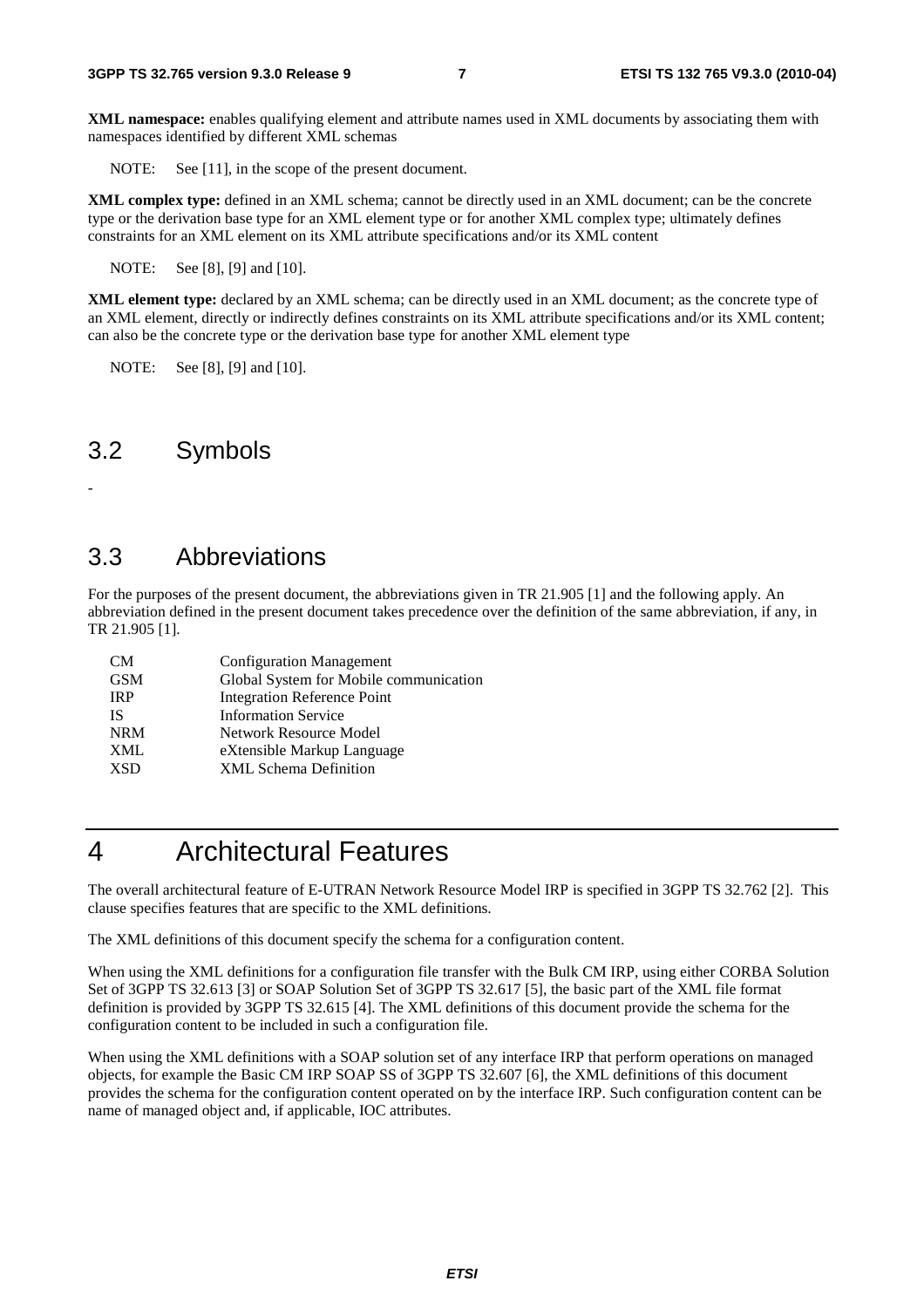### 5 Mapping

### 5.1 General

An IOC maps to an XML element of the same name as the IOC's name in the IS. An IOC attribute maps to a subelement of the corresponding IOC's XML element, and the name of this sub-element is the same as the attribute's name in the IS.

### 5.2 Information Object Class (IOC) mapping

Annex A of the present document defines the NRM-specific XML schema eutranNrm.xsd for the E-UTRAN Network Resources IRP NRM defined in 3GPP TS 32.762 [2].

XML schema eutranNrm.xsd explicitly declares NRM-specific XML element types for the related NRM.

The definition of those NRM-specific XML element types complies with the generic mapping rules defined in 3GPP TS 32.615 [4].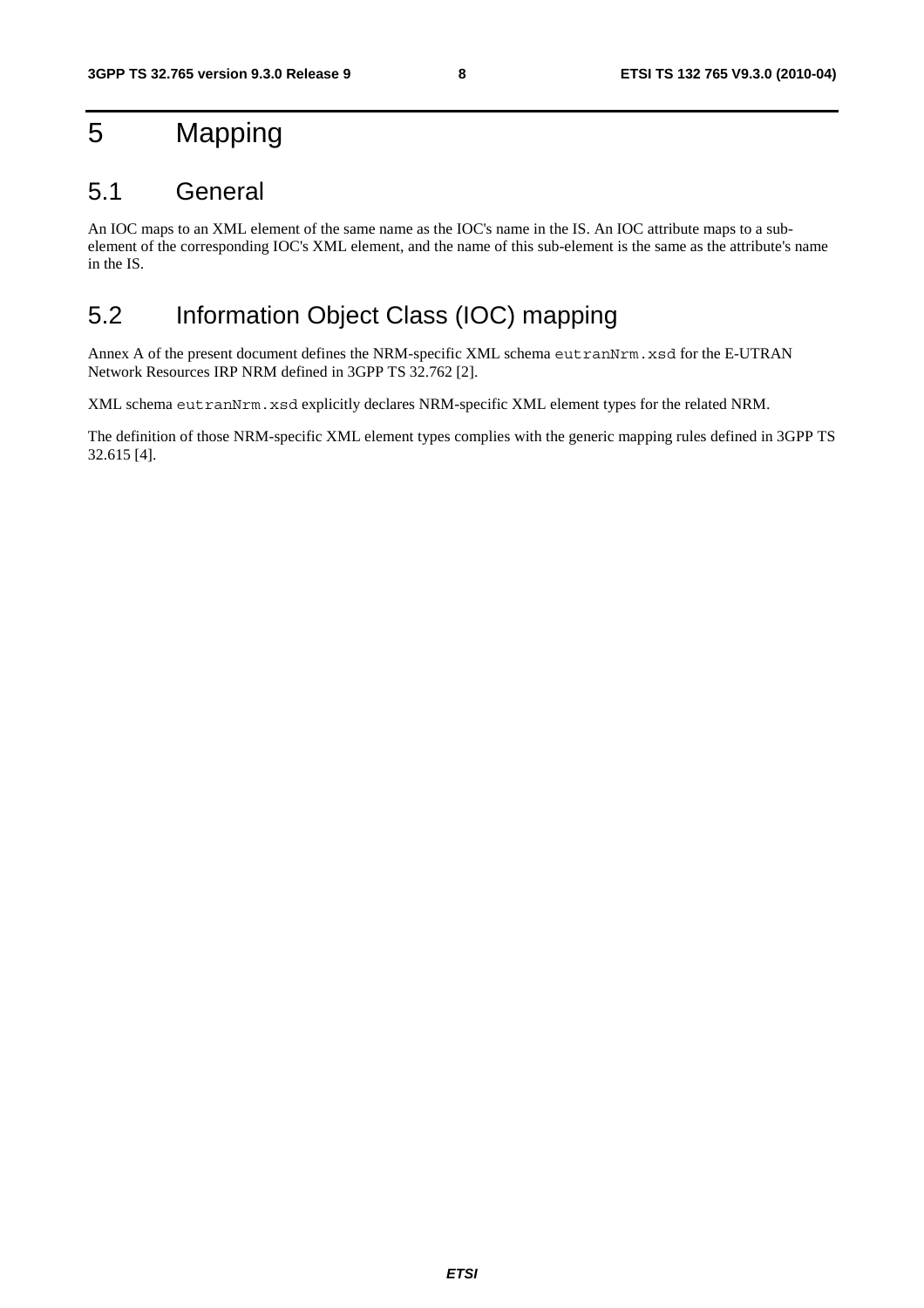### Annex A (normative): XML schema (file name "eutranNrm.xsd")

The following XML schema eutranNrm.xsd is the NRM-specific schema for the E-UTRAN Network Resource Model IRP NRM defined in 3GPP TS 32.762 [2]:

```
<?xml version="1.0" encoding="UTF-8"?> 
< 1 - - 3GPP TS 32.765 E-UTRAN Network Resource Model IRP 
   XML schema definition 
   eutranNrm.xsd 
--> 
<schema xmlns="http://www.w3.org/2001/XMLSchema" 
xmlns:xn="http://www.3gpp.org/ftp/specs/archive/32_series/32.625#genericNrm" 
xmlns:en="http://www.3gpp.org/ftp/specs/archive/32_series/32.765#eutranNrm" 
xmlns:epc="http://www.3gpp.org/ftp/specs/archive/32_series/32.755#epcNrm" 
xmlns:un="http://www.3gpp.org/ftp/specs/archive/32_series/32.645#utranNrm" 
xmlns:gn="http://www.3gpp.org/ftp/specs/archive/32_series/32.655#geranNrm" 
xmlns:sm="http://www.3gpp.org/ftp/specs/archive/32_series/32.675#stateManagementIRP" 
targetNamespace="http://www.3gpp.org/ftp/specs/archive/32_series/32.765#eutranNrm" 
elementFormDefault="qualified"> 
   <import namespace="http://www.3gpp.org/ftp/specs/archive/32_series/32.625#genericNrm"/> 
   <import namespace="http://www.3gpp.org/ftp/specs/archive/32_series/32.755#epcNrm"/> 
   <import namespace="http://www.3gpp.org/ftp/specs/archive/32_series/32.645#utranNrm"/> 
   <import namespace="http://www.3gpp.org/ftp/specs/archive/32_series/32.655#geranNrm"/> 
   <import namespace="http://www.3gpp.org/ftp/specs/archive/32_series/32.675#stateManagementIRP"/> 
   <complexType name="IpAddressList"> 
     <sequence> 
       <element name="ipAddress" type="string" minOccurs="0" maxOccurs="unbounded"/> 
     </sequence> 
   </complexType> 
   <simpleType name="CellIdentity"> 
     <restriction base="unsignedLong"> 
       <maxInclusive value="268435455"/> 
     </restriction> 
   </simpleType> 
   <simpleType name="CellType"> 
     <restriction base="string"> 
       <enumeration value="Femto"/> 
       <enumeration value="Pico"/> 
       <enumeration value="Macro"/> 
     </restriction> 
   </simpleType> 
   <simpleType name="cellSize"> 
     <restriction base="string"> 
       <enumeration value="verysmall"/> 
       <enumeration value="small"/> 
       <enumeration value="medium"/> 
       <enumeration value="large"/> 
     </restriction> 
   </simpleType> 
   <complexType name="PLMNId"> 
     <sequence> 
       <element name="mcc" type="short" minOccurs="0"/> 
       <element name="mnc" type="short" minOccurs="0"/> 
     </sequence> 
   </complexType> 
   <complexType name="PLMNIdList"> 
     <sequence> 
       <element name="pLMNId" type="en:PLMNId" minOccurs="0" maxOccurs="6"/> 
       <!-- The first pLMNId of the pLMNIdList is primary PLMN id --> 
     </sequence> 
   </complexType> 
   <simpleType name="Pci"> 
     <restriction base="unsignedShort"> 
       <maxInclusive value="503"/> 
       <!-- Minimum value is 0, maximum value is 3x167+2=503 --> 
     </restriction> 
   </simpleType> 
   <complexType name="PciList"> 
     <sequence> 
       <element name="pci" type="en:Pci" maxOccurs="504"/>
```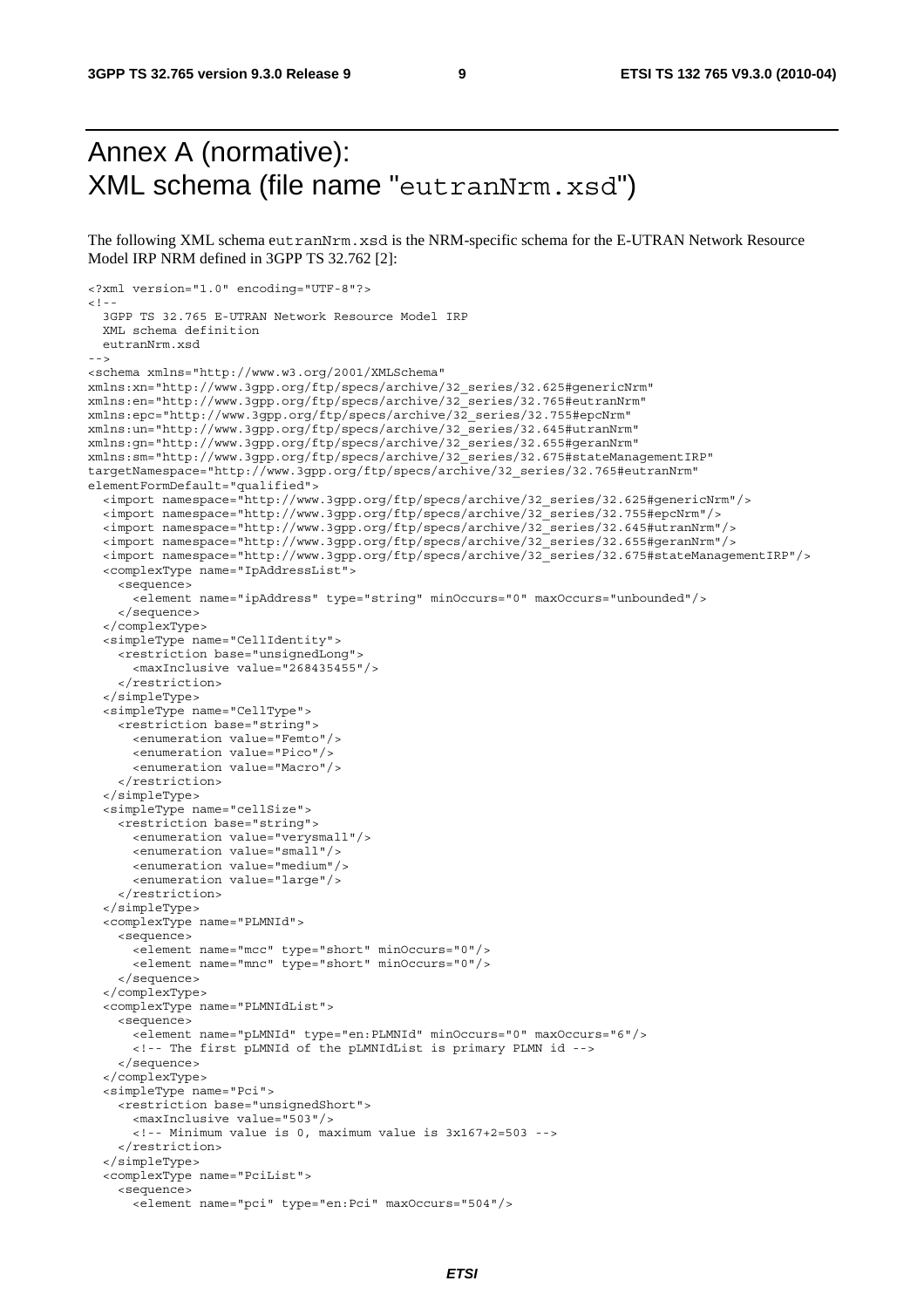#### **3GPP TS 32.765 version 9.3.0 Release 9 10 ETSI TS 132 765 V9.3.0 (2010-04)**

```
 </sequence> 
  </complexType> 
  <element name="ENBFunction" substitutionGroup="xn:ManagedElementOptionallyContainedNrmClass"> 
    <complexType> 
      <complexContent> 
        <extension base="xn:NrmClass"> 
          <sequence> 
             <element name="attributes" minOccurs="0"> 
               <complexType> 
                \langleall\rangle <element name="userLabel" type="string" minOccurs="0"/> 
 <element name="x2BlackList" type="xn:dnList" minOccurs="0"/> 
 <element name="x2WhiteList" type="xn:dnList" minOccurs="0"/> 
                   <element name="x2HOBlackList" type="xn:dnList" minOccurs="0"/> 
                   <element name="x2IpAddressList" type="string" minOccurs="0"/> 
                   <!-- linkList attribute is to be added when defined in the IS --> 
                \langleall\rangle </complexType> 
             </element> 
             <choice minOccurs="0" maxOccurs="unbounded"> 
               <element ref="en:EUtranCellFDD"/> 
               <element ref="en:EUtranCellTDD"/> 
               <element ref="epc:EP_RP_EPS"/> 
               <element ref="en:ENBFunctionOptionallyContainedNrmClass"/> 
               <element ref="xn:VsDataContainer"/> 
             </choice> 
           </sequence> 
         </extension> 
       </complexContent> 
    </complexType> 
  </element> 
   <element name="ExternalENBFunction" substitutionGroup="xn:SubNetworkOptionallyContainedNrmClass"> 
    <complexType> 
      <complexContent> 
         <extension base="xn:NrmClass"> 
          <sequence> 
             <element name="attributes" minOccurs="0"> 
               <complexType> 
                 <all> 
                   <element name="userLabel" type="string" minOccurs="0"/> 
                   <!-- Attributes are to be added when defined in the IS --> 
                 </all> 
               </complexType> 
             </element> 
             <choice minOccurs="0" maxOccurs="unbounded"> 
               <element ref="en:ExternalEUtranCellFDD"/> 
               <element ref="en:ExternalEUtranCellTDD"/> 
               <element ref="en:ExternalENBFunctionOptionallyContainedNrmClass"/> 
               <element ref="xn:VsDataContainer"/> 
             </choice> 
           </sequence> 
         </extension> 
      </complexContent> 
    </complexType> 
   </element> 
  <element name="EUtranCellFDD"> 
    <complexType> 
      <complexContent> 
         <extension base="xn:NrmClass"> 
          <sequence> 
             <element name="attributes" minOccurs="0"> 
               <complexType> 
                 <all> 
                   <!-- Inherited attributes from EUtranGenericCell--> 
                   <element name="userLabel" type="string" minOccurs="0"/> 
                   <element name="cellIdentity" type="en:CellIdentity" minOccurs="0"/> 
                   <element name="cellType" type="en:CellType" minOccurs="0"/> 
                   <element name="cellSize" type="en:cellSize" minOccurs="0"/> 
                   <element name="pLMNIdList" type="en:PLMNIdList" minOccurs="0"/> 
                   <element name="tac" minOccurs="0"/> 
                   <element name="pci" type="en:Pci" minOccurs="0"/> 
 <element name="pciList" type="en:PciList" minOccurs="0"/> 
 <element name="maximumTransmissionPower" type="short" minOccurs="0"/> 
                   <element name="partOfSectorPower" type="short" minOccurs="0"/> 
                   <element name="referenceSignalPower" type="short" minOccurs="0"/> 
                   <element name="pb" type="short" minOccurs="0"/> 
 <element name="operationalState" type="sm:operationalStateType" minOccurs="0"/> 
 <element name="administrativeState" type="sm:administrativeStateType"
```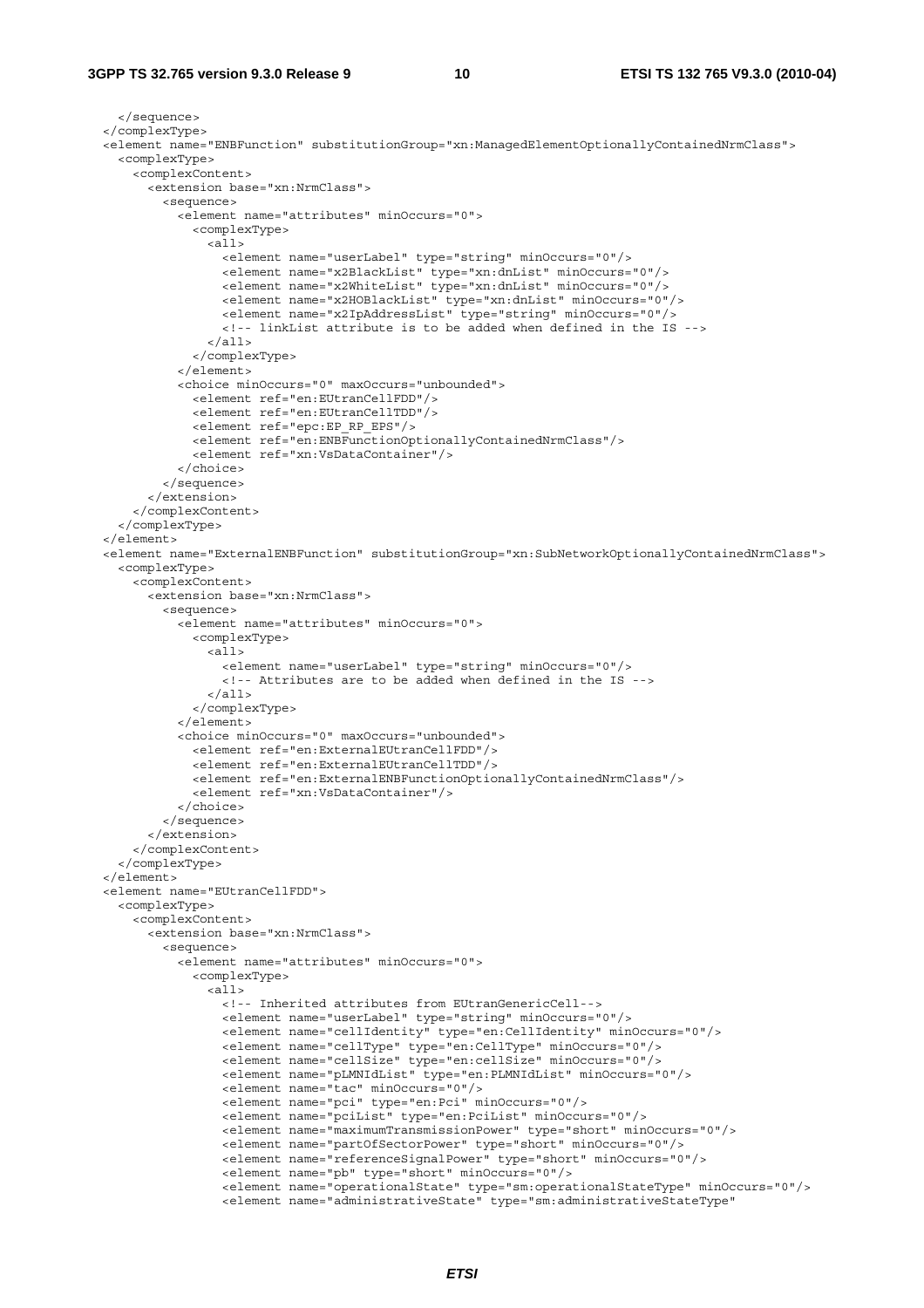```
 minOccurs="0"/> 
                    <element name="availabilityStatus" type="sm:availabilityStatusType" 
                                  minOccurs="0"/> 
                    <!-- End of inherited attributes from EUtranGenericCell --> 
                    <element name="earfcnDl" minOccurs="0"/> 
                    <element name="earfcnUl" minOccurs="0"/> 
                 \langleall\rangle </complexType> 
             </element> 
             <choice minOccurs="0" maxOccurs="unbounded"> 
               <element ref="en:EUtranRelation"/> 
               <element ref="en:Cdma2000Relation"/> 
               <element ref="gn:GsmRelation"/> 
               <element ref="un:UtranRelation"/> 
               <element ref="en:EUtranCellFDDOptionallyContainedNrmClass"/> 
               <element ref="xn:VsDataContainer"/> 
             </choice> 
           </sequence> 
         </extension> 
       </complexContent> 
     </complexType> 
   </element> 
   <element name="ExternalEUtranCellFDD" 
substitutionGroup="xn:SubNetworkOptionallyContainedNrmClass"> 
     <complexType> 
       <complexContent> 
         <extension base="xn:NrmClass"> 
           <sequence> 
             <element name="attributes" minOccurs="0"> 
               <complexType> 
                 <all> 
                   <!-- Inherited attributes from ExternalEUtranGenericCell--> 
                    <element name="userLabel" type="string" minOccurs="0"/> 
                    <element name="pci" type="en:Pci" minOccurs="0"/> 
                    <element name="pLMNIdList" type="en:PLMNIdList" minOccurs="0"/> 
                    <element name="cellIdentity" type="en:CellIdentity" minOccurs="0"/> 
                    <!-- End of inherited attributes from ExternalEUtranGenericCell --> 
                    <element name="earfcnDl" minOccurs="0"/> 
                    <element name="earfcnUl" minOccurs="0"/> 
                  </all> 
                </complexType> 
             </element> 
             <choice minOccurs="0" maxOccurs="unbounded"> 
               <element ref="en:ExternalEUtranCellFDDOptionallyContainedNrmClass"/> 
               <element ref="xn:VsDataContainer"/> 
             </choice> 
           </sequence> 
         </extension> 
       </complexContent> 
     </complexType> 
   </element> 
   <element name="EUtranCellTDD"> 
     <complexType> 
       <complexContent> 
         <extension base="xn:NrmClass"> 
           <sequence> 
             <element name="attributes" minOccurs="0"> 
               <complexType> 
                 <all> 
                    <!-- Inherited attributes from EUtranGenericCell--> 
                    <element name="userLabel" type="string" minOccurs="0"/> 
                    <element name="cellIdentity" type="en:CellIdentity" minOccurs="0"/> 
                    <element name="cellType" type="en:CellType" minOccurs="0"/> 
 <element name="cellSize" type="en:cellSize" minOccurs="0"/> 
 <element name="pLMNIdList" type="en:PLMNIdList" minOccurs="0"/> 
                    <element name="tac" minOccurs="0"/> 
                    <element name="pci" type="en:Pci" minOccurs="0"/> 
                    <element name="pciList" type="en:PciList" minOccurs="0"/> 
                    <element name="maximumTransmissionPower" type="short" minOccurs="0"/> 
                    <element name="partOfSectorPower" type="short" minOccurs="0"/> 
                    <element name="referenceSignalPower" type="short" minOccurs="0"/> 
                    <element name="pb" type="short" minOccurs="0"/> 
                    <element name="operationalState" type="sm:operationalStateType" minOccurs="0"/> 
                    <element name="administrativeState" type="sm:administrativeStateType" 
                                  minOccurs="0"/> 
                    <element name="availabilityStatus" type="sm:availabilityStatusType" 
                                  minOccurs="0"/> 
                    <!-- End of inherited attributes from EUtranGenericCell -->
```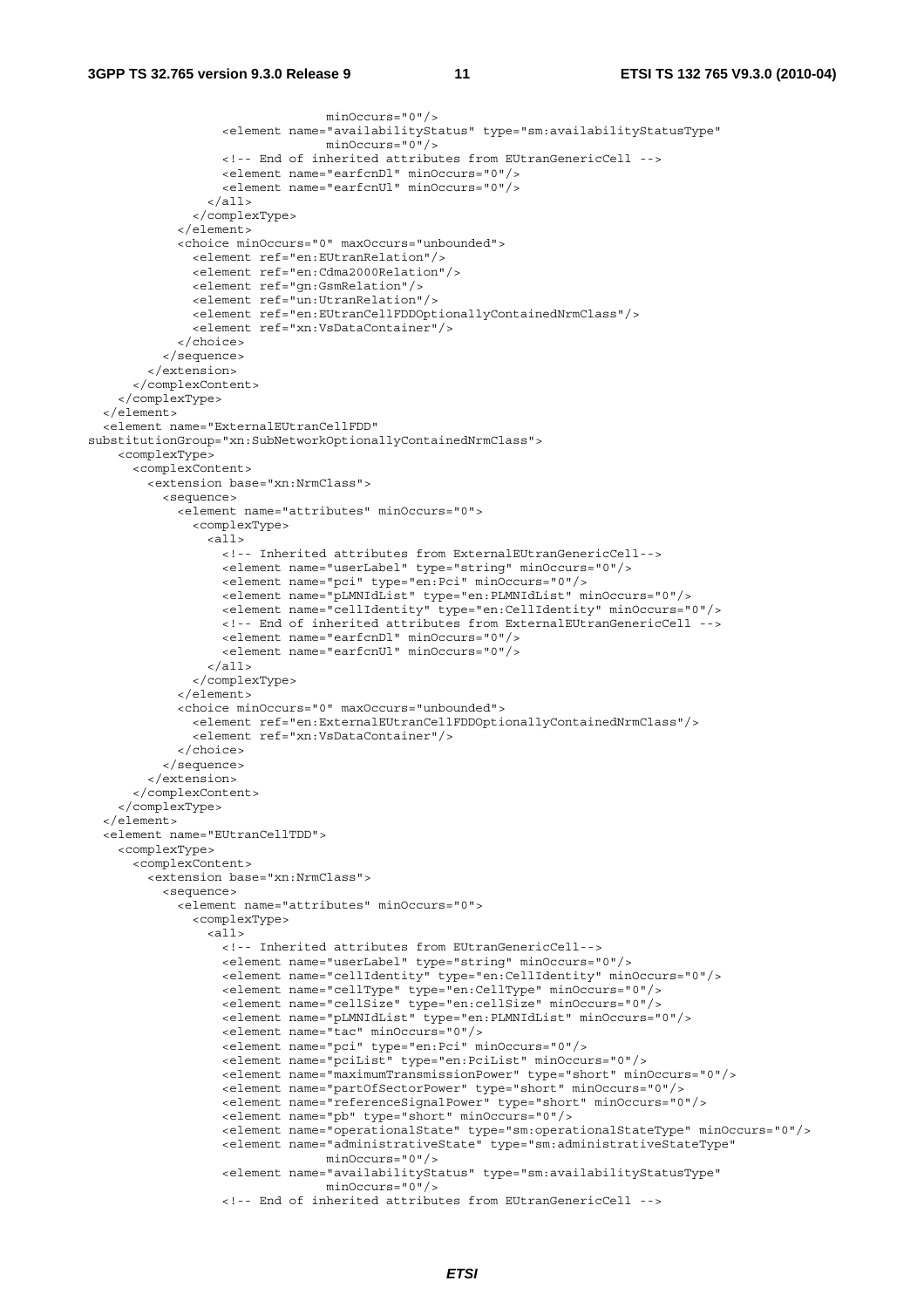```
 <element name="earfcn" type="short" minOccurs="0"/> 
                    <element name="sfAssignment" type="short" minOccurs="0"/> 
                    <element name="specialSfPatterns" type="short" minOccurs="0"/> 
\langleall\rangle </complexType> 
              </element> 
              <choice minOccurs="0" maxOccurs="unbounded"> 
                <element ref="en:EUtranRelation"/> 
                <element ref="en:Cdma2000Relation"/> 
                <element ref="gn:GsmRelation"/> 
                <element ref="un:UtranRelation"/> 
                <element ref="en:EUtranCellTDDOptionallyContainedNrmClass"/> 
                <element ref="xn:VsDataContainer"/> 
              </choice> 
           </sequence> 
         </extension> 
       </complexContent> 
     </complexType> 
   </element> 
   <element name="ExternalEUtranCellTDD" 
substitutionGroup="xn:SubNetworkOptionallyContainedNrmClass"> 
     <complexType> 
       <complexContent> 
         <extension base="xn:NrmClass"> 
           <sequence> 
              <element name="attributes" minOccurs="0"> 
                <complexType> 
                  <all> 
                    <!-- Inherited attributes from ExternalEUtranGenericCell--> 
                    <element name="userLabel" type="string" minOccurs="0"/> 
                    <element name="pci" type="en:Pci" minOccurs="0"/> 
                    <element name="pLMNIdList" type="en:PLMNIdList" minOccurs="0"/> 
                    <element name="cellIdentity" type="en:CellIdentity" minOccurs="0"/> 
                    <!-- End of inherited attributes from ExternalEUtranGenericCell --> 
                    <element name="earfcn" type="short" minOccurs="0"/> 
                  </all> 
                </complexType> 
              </element> 
              <choice minOccurs="0" maxOccurs="unbounded"> 
                <element ref="en:ExternalEUtranCellTDDOptionallyContainedNrmClass"/> 
                <element ref="xn:VsDataContainer"/> 
              </choice> 
           </sequence> 
         </extension> 
       </complexContent> 
     </complexType> 
   </element> 
   <element name="EUtranRelation"> 
     <complexType> 
       <complexContent> 
         <extension base="xn:NrmClass"> 
           <sequence> 
              <element name="attributes" minOccurs="0"> 
                <complexType> 
                 \leq all\geq <element name="tCI" minOccurs="0"/> 
                    <element name="isRemoveAllowed" type="boolean" minOccurs="0"/> 
                    <element name="isHOAllowed" type="boolean" minOccurs="0"/> 
                    <element name="isICICInformationSendAllowed" type="boolean" minOccurs="0"/> 
                    <element name="isLBAllowed" type="boolean" minOccurs="0"/> 
                    <element name="adjacentCell" type="xn:dn" minOccurs="0"/> 
                 \langleall\rangle </complexType> 
             \epsilon/elements
              <choice minOccurs="0" maxOccurs="unbounded"> 
                <element ref="en:EUtranRelationOptionallyContainedNrmClass"/> 
                <element ref="xn:VsDataContainer"/> 
              </choice> 
           </sequence> 
         </extension> 
       </complexContent> 
     </complexType> 
   </element> 
   <element name="Cdma2000Relation"> 
     <complexType> 
       <complexContent> 
         <extension base="xn:NrmClass">
```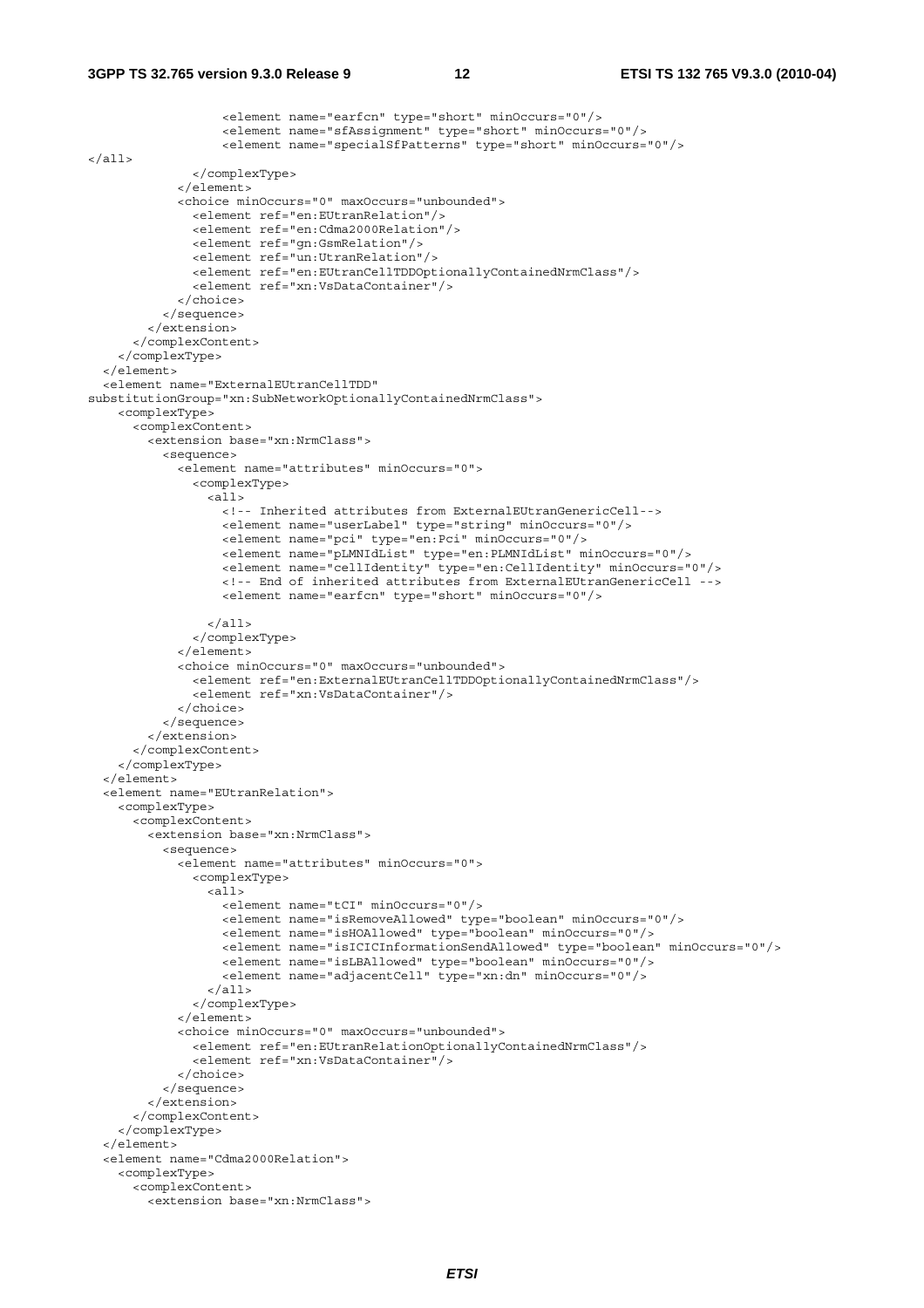```
 <sequence> 
             <element name="attributes" minOccurs="0"> 
               <complexType> 
                 <all> 
                   <element name="adjacentSector" type="xn:dn" minOccurs="0"/> 
                 \langleall\rangle </complexType> 
             </element> 
             <choice minOccurs="0" maxOccurs="unbounded"> 
               <element ref="en:Cdma2000RelationOptionallyContainedNrmClass"/> 
               <element ref="xn:VsDataContainer"/> 
             </choice> 
           </sequence> 
         </extension> 
       </complexContent> 
     </complexType> 
  \epsilon/element>
   <element name="Link_ENB_ENB" substitutionGroup="xn:SubNetworkOptionallyContainedNrmClass"> 
     <complexType> 
       <complexContent> 
         <extension base="xn:NrmClass"> 
           <sequence> 
             <element name="attributes" minOccurs="0"> 
               <complexType> 
                \leq alls
                   <!-- Inherited attributes from Link --> 
                    <element name="aEnd" type="xn:dn" minOccurs="0"/> 
                    <element name="linkType" type="xn:linkType" minOccurs="0"/> 
                    <element name="protocolName" type="string" minOccurs="0"/> 
 <element name="protocolVersion" type="string" minOccurs="0"/> 
 <element name="userLabel" type="string" minOccurs="0"/> 
                    <element name="zEnd" type="xn:dn" minOccurs="0"/> 
                    <!-- End of inherited attributes from Link --> 
                 </all> 
               </complexType> 
              </element> 
             <choice minOccurs="0" maxOccurs="unbounded"> 
               <element ref="en:Link_ENB_ENBOptionallyContainedNrmClass"/> 
               <element ref="xn:VsDataContainer"/> 
             </choice> 
           </sequence> 
         </extension> 
       </complexContent> 
     </complexType> 
   </element> 
   <!-- The element definition for EP_RP_EPS is available through 
        the epcNrm.xsd (3GPP TS 32.755), by using epc:EP_RP_EPS -->
   <element name="ENBFunctionOptionallyContainedNrmClass" type="xn:NrmClass" abstract="true"/> 
   <element name="ExternalENBFunctionOptionallyContainedNrmClass" type="xn:NrmClass" 
abstract="true"/> 
   <element name="EUtranCellFDDOptionallyContainedNrmClass" type="xn:NrmClass" abstract="true"/> 
   <element name="ExternalEUtranCellFDDOptionallyContainedNrmClass" type="xn:NrmClass" 
abstract="true"/> 
   <element name="EUtranCellTDDOptionallyContainedNrmClass" type="xn:NrmClass" abstract="true"/> 
   <element name="ExternalEUtranCellTDDOptionallyContainedNrmClass" type="xn:NrmClass" 
abstract="true"/> 
   <element name="EUtranRelationOptionallyContainedNrmClass" type="xn:NrmClass" abstract="true"/> 
   <element name="Cdma2000RelationOptionallyContainedNrmClass" type="xn:NrmClass" abstract="true"/> 
   <element name="Link_ENB_ENBOptionallyContainedNrmClass" type="xn:NrmClass" abstract="true"/>
```
</schema>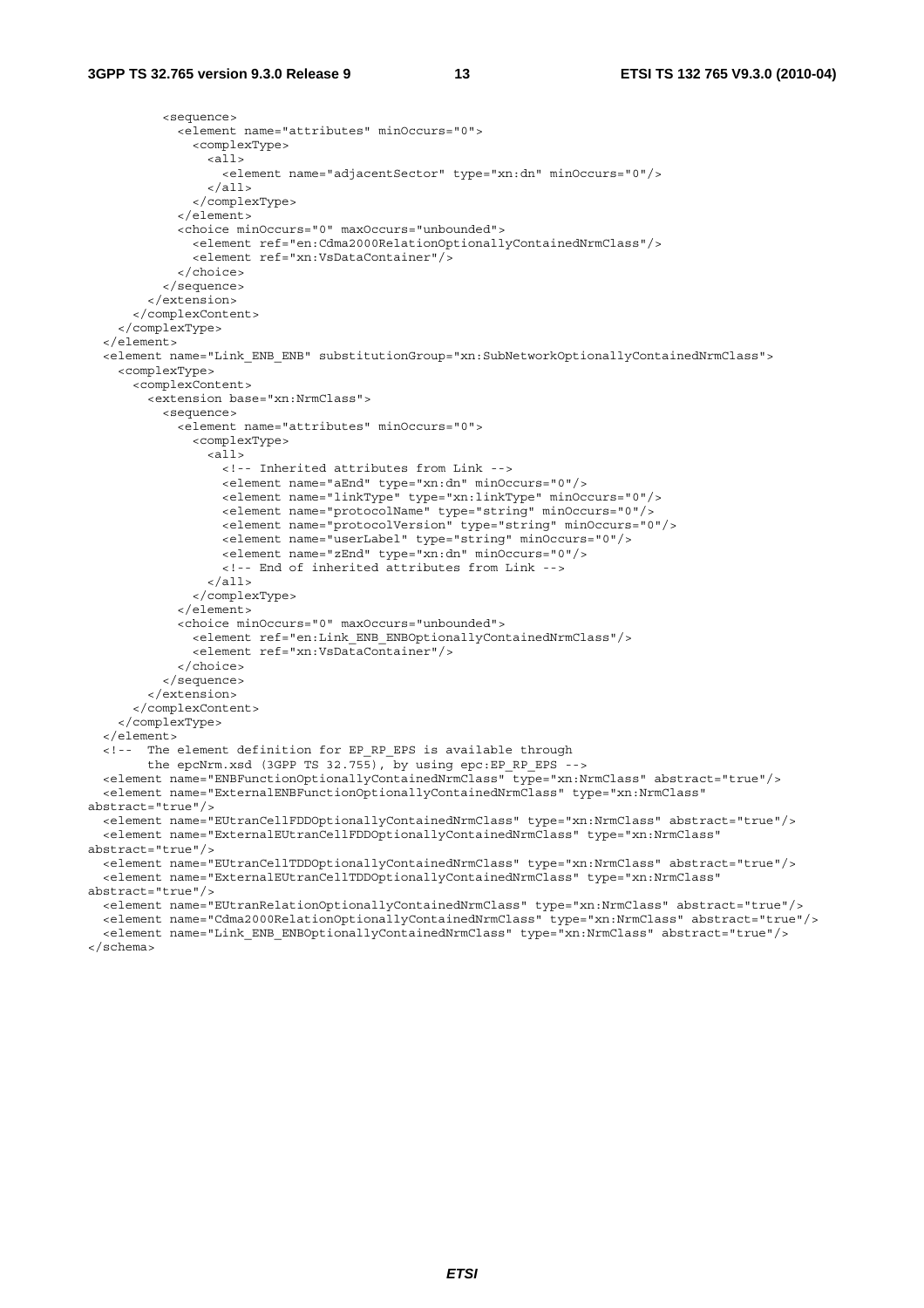Annex B (informative): Void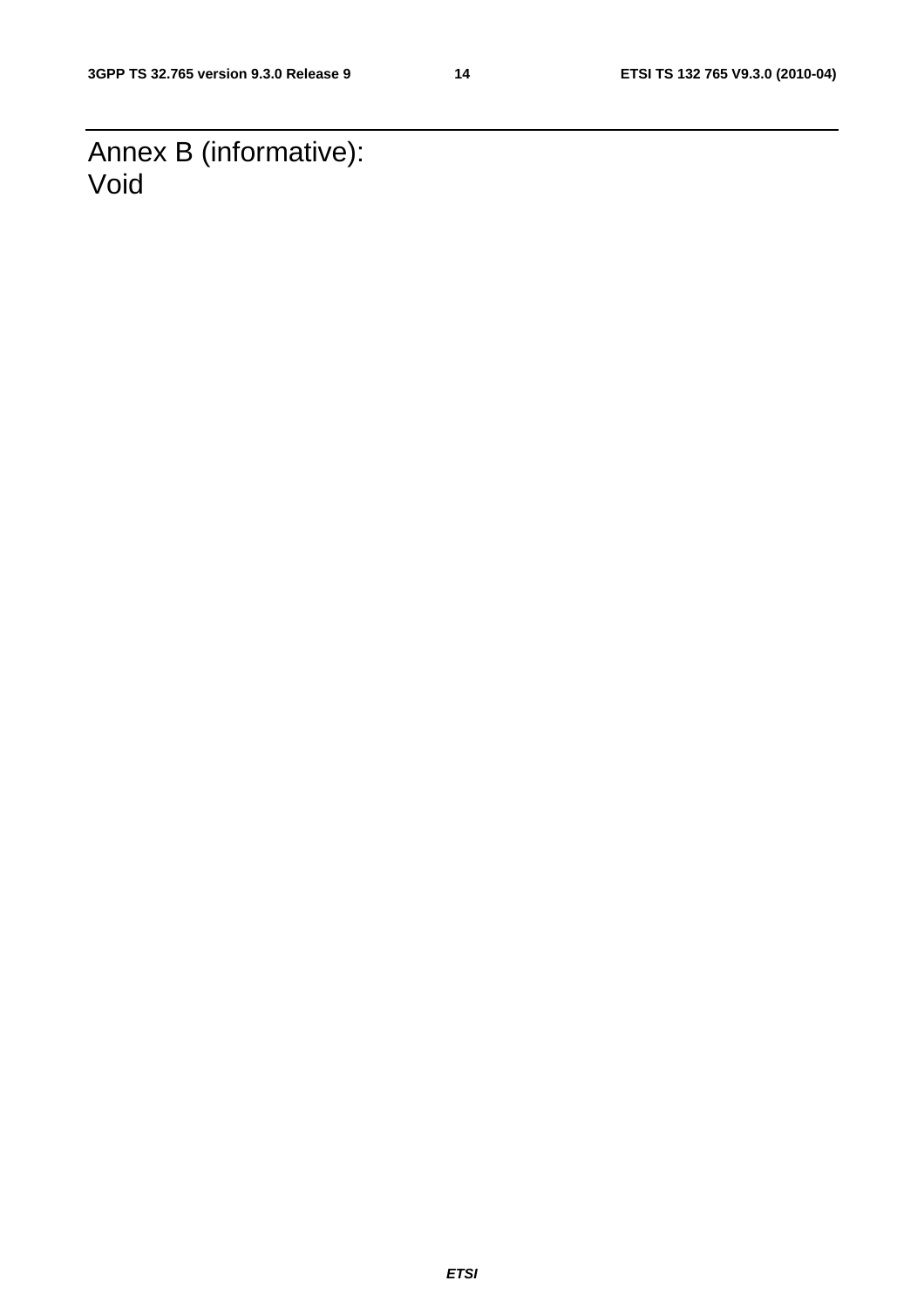### Annex C (informative): Change history

| <b>Change history</b> |                |                 |           |    |                                                                                                     |     |                 |
|-----------------------|----------------|-----------------|-----------|----|-----------------------------------------------------------------------------------------------------|-----|-----------------|
| <b>Date</b>           | TSG#           | <b>TSG Doc.</b> | <b>CR</b> |    | <b>Rev Subject/Comment</b>                                                                          | Old | <b>New</b>      |
| Mar 2009              | SP-43          | SP-090076       | u.        | -- | Presentation to SA for information and approval                                                     |     | 1.0.0   8.0.0   |
| Jun 2009              | SP-44          | SP-090408       | $001 -$   |    | Add the missing cellSize attribute in EUtranGenericCell IOC - align with<br>36.423                  |     | 8.0.0   8.1.0   |
| Jun 2009              | <b>SP-44</b>   | SP-090408       | $003 -$   |    | Add the missing downlink power related attributes for EUTRAN Cell -<br>align with 36.213 and 36.331 |     | 8.0.0   8.1.0   |
| Jun 2009              | <b>SP-44</b>   | SP-090408       | $004$ --  |    | Add ICIC management attribute in EUtranRelation                                                     |     | $8.1.0$ 9.0.0   |
| Jun 2009              | <b>SP-44</b>   | SP-090290       | $002 -$   |    | Add the missing downlink power related attributes for EUTRAN Cell -<br>align with 36.213 and 36.331 |     | $8.1.0$ 9.0.0   |
| Sep 2009              | <b>SP-45</b>   | SP-090542       | $006 -$   |    | Align with the IS in 32.762 - Add and remove attributes for IOC<br><b>Relations</b>                 |     | $9.0.0$ 9.1.0   |
| Sep 2009              | <b>SP-45</b>   | SP-090542       | $008$ --  |    | Add plmnldList to ExternalEutranGenericCell                                                         |     | $9.0.0$ $9.1.0$ |
| Dec 2009              | SP-46          | SP-090719       | $009$ --  |    | Add attributes to EUtranCellTDD and ExternalEUtranCellTDD                                           |     | $9.1.0$ $9.2.0$ |
| Dec 2009              | <b>SP-46</b>   | SP-090719       | $010$ --  |    | Indicate primary PLMN id in plmnIdList attribute                                                    |     | $9.1.0$ $9.2.0$ |
| Dec 2009              | <b>SP-46</b>   | SP-090719       | $011$ --  |    | Add load balancing control                                                                          |     | $9.1.0$ $9.2.0$ |
| Dec 2009              | $\overline{a}$ | --              | --        | -- | Editorial correction (removal of change bars)                                                       |     | $9.2.0$ $9.2.1$ |
| Mar 2010              | <b>SP-47</b>   | SP-100037       | $013 -$   |    | Align with IS - Corrections in XML.                                                                 |     | $9.2.1$ $9.3.0$ |
| Mar 2010              | <b>SP-47</b>   | SP-100035       | $014$ --  |    | Make tCI attribute of EUtranRelation IOC optional                                                   |     | $9.2.1$ $9.3.0$ |